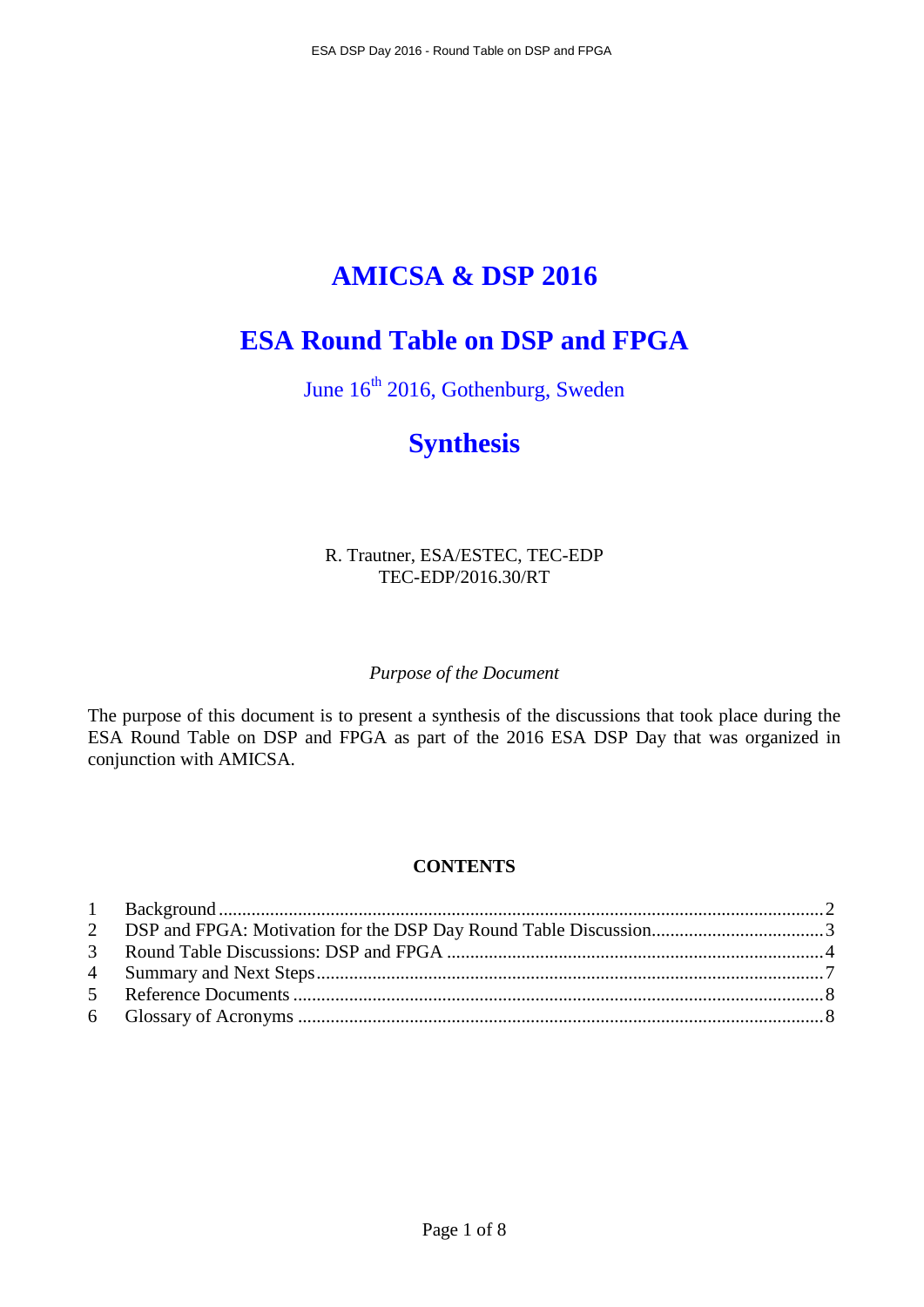## **1 Background**

The ESA Round Table 2016 on "DSP and FPGA" was held at the Radisson Blue Hotel in Gothenburg, Sweden in the frame of the AMICSA & DSP 2016 event on June  $16<sup>th</sup>$ , 2016. The purpose of the Round Table was to

- i) Organize a discussion and receive feedback from European industry and academia on their view on the future need for DSP ASICs versus need for FPGAs in support of future space applications
- ii) Organize a discussion and receive feedback from European industry and academia on their view on the need for the integration of FPGA fabric in future data processors (in particular DSPs, but also General Purpose Processors or GPPs)
- iii) Invite participants from European industry and academia to state their views, ideas and concerns with respect to other topics related to space based digital signal processing

For stimulating the discussion, the following materials were presented:

- o Paper and presentation on: "DSP and FPGA: Competition, Synergy, and Future Integration in Space ASICs" [1]
- o Presentation of the current status of relevant R&D activities at ESA (DSP IP cores, NoC developments, DSP ASIC and related software, FPGA developments)
- o A set of questions to trigger and focus the discussion and expression of opinions from participants

All presented materials can be downloaded from the "timetable" section of the AMICSA / DSP 2016 website [2].

ESA was very pleased to welcome 53 attendants to that Round Table which were representing the European space community (industry, space agencies and academia) as well as one company from Israel.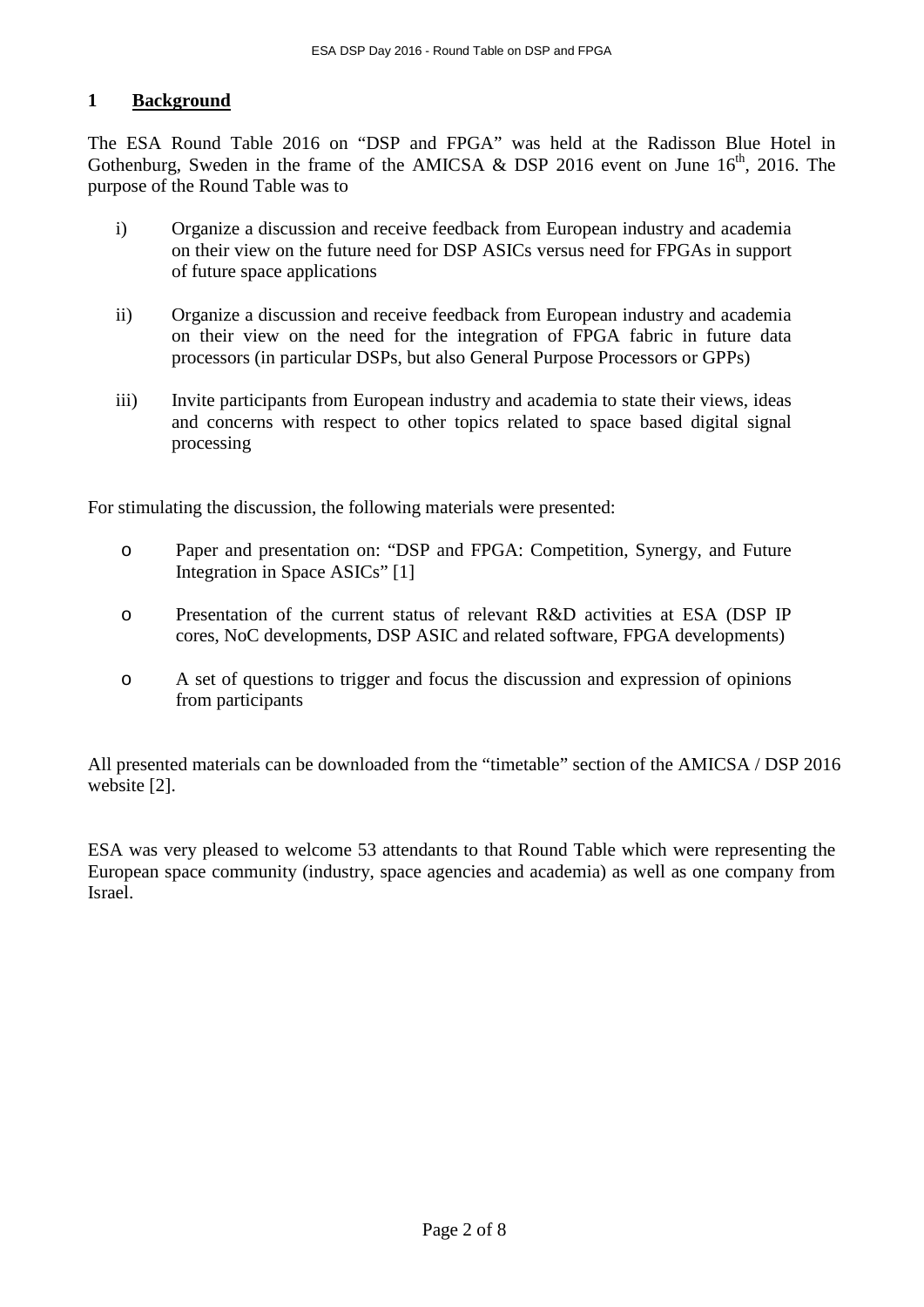## **2 DSP and FPGA: Motivation for the DSP Day Round Table Discussion**

After the ESA Round Table on "Next Generation Processor for On-board Payload Data Processing Applications" in October 2007 [3], ESA has pursued several development routes in parallel. For DSP ASICs, several developments were followed in parallel:

- Next Generation DSP (NGDSP) development based on ADI's 21469 commercial DSP design (abandoned due to lack of funds)
- Massively Parallel Processor Technology, resulting in the Scalable Sensor Data Processor ASIC development (ongoing, EMs expected in 2017, and FMs expected in 2018)
- High Performance Data Processor, an array processor ASIC aiming at telecom applications (prototype development ongoing, first chips expected 2017)

In addition to data processor ASIC developments, the utilization of reconfigurable FPGAs for high performance data processing was also investigated via the following activities:

• DRPM (Dynamically Reconfigurable Processing Module), and effort aiming at the evaluation of reconfigurable FPGA technology for data processing applications via 2 parallel contracts

Since then, reconfigurable FPGAs have become available and popular for space applications, many of the associated problems have been addressed, and FPGAs have therefore become a viable competitor to processor ASICs in many areas. Also in Europe, significant investments are being made in reconfigurable FPGA technology, and first prototypes are already being tested.

From an R&D management point of view, including but not limited to budget considerations, the question arises whether DSP ASICs and reconfigurable FPGA development lines should both be maintained in parallel, or whether one technology provides superior performances in a sufficient number of application cases to justify prioritizing the technology over the other. On the other hand, commercial trends to combine hard-wired ASIC technology with FPGA fabric on the same chip also exist, and the integration of both technologies into a DSP / FPGA 'Hybrid' may allow to combine the strengths of both technologies, a point of view advocated in the ESA introduction paper [1].

Given the constraints in ESA R&D funding, and the importance of making the right decisions today in order to deliver the right chips 10 years from now, the ESA DSP Day 2016 round table was organized to collect the views of industrial and academic representatives related to the topic of DSP ASIC vs. FPGA.

The following chapter describes the presentations and discussions that took place at the ESA DSP Day 2016 Round Table.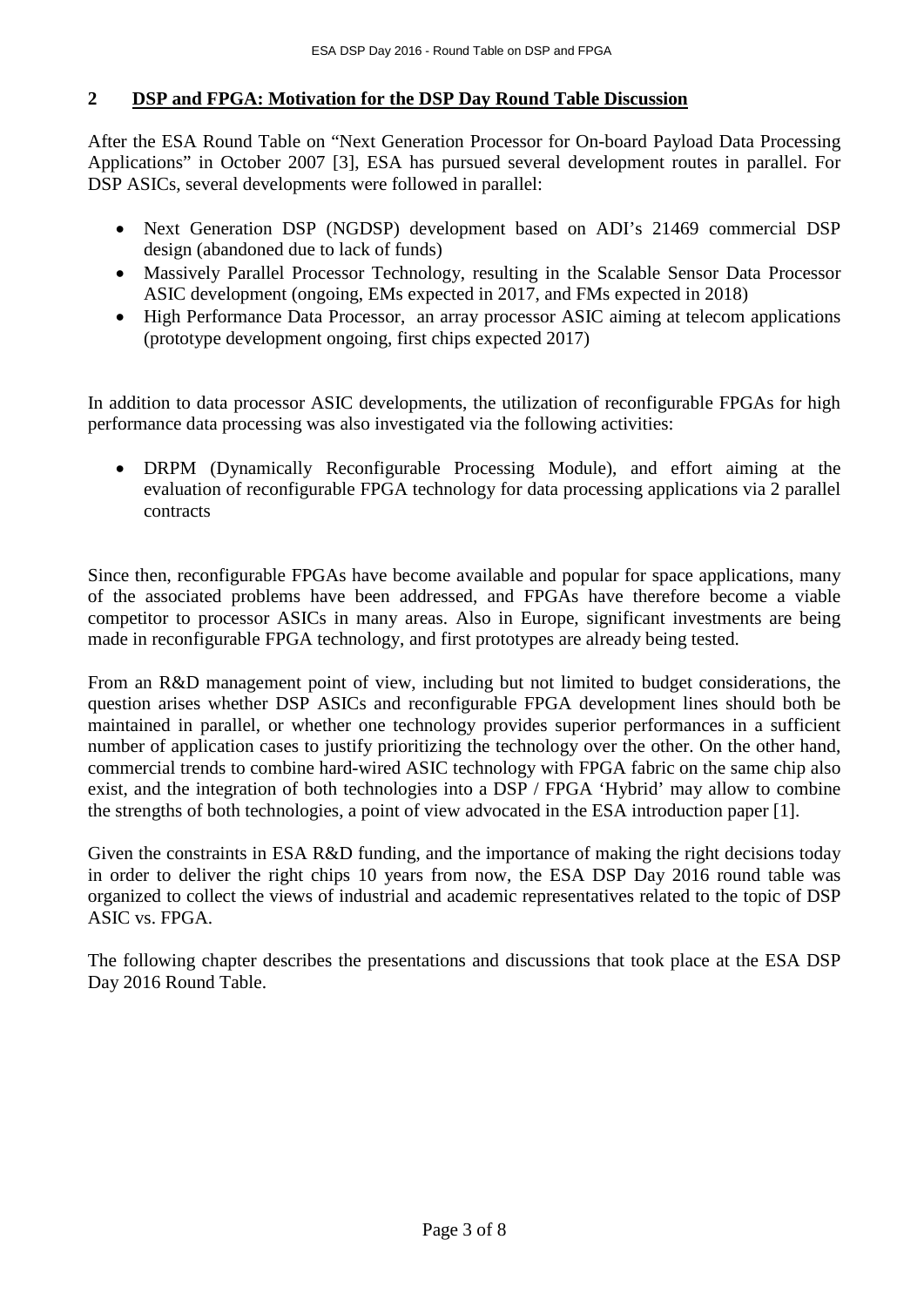#### **3 Round Table Discussions: DSP and FPGA**

The discussion was preceded by the presentation of a paper ("DSP and FPGA: Competition, Synergy, and Future Integration in Space ASICs", [1]) authored by ESA stakeholders which summarizes advantages and disadvantages of traditional DSP ASICs and re-configurable FPGAs, and illustrates possibilities for synergies in future SoC designs via an example many-core DSP design that integrates on-chip FPGA fabric. The presentation as well as a dedicated viewgraph on related ESA technology developments (in the areas of DSP cores, NoC IP, FPGA IP, and software) illustrated the available technology background in Europe. The audience was then presented with the following questions for seeding the Round Table discussion:

- 1. How do you see the future shares of rad-hard (DSP) ASICs and (rad-hard / rad-tolerant) FPGAs in payload data processing ?
- 2. How attractive would you consider a high performance payload processor chip that combines GPP/DSP cores with on-chip FPGA(s) ?
- 3. What are your expectations for the utilization of COTS DSPs and COTS FPGAs in future space data processing applications ?

Additional questions from the audience were invited as well. Speakers were encouraged to address any or all of the proposed questions, ask any of their own, and state opinions on relevant related topics. The following paragraphs summarize the essence of discussions and opinions grouped into topics; they do therefore not reflect the temporal sequence of discussions. Table 1 shows the acronyms used to indicate the company affiliation of discussion contributors.

| EI                   | Enterprise Ireland, Ireland                |
|----------------------|--------------------------------------------|
| <b>TAS</b>           | Thales Alenia Space (several locations)    |
| AB                   | Airbus Space & Defence (several locations) |
| <b>SSC</b>           | Swedish Space Corporation, Sweden          |
| A/M                  | Atmel / Microchip, France                  |
| RC                   | Ramon Chips, Israel                        |
| <b>CBK</b>           | Centrum Badan Kosmicznych PAN, Poland      |
| <b>DCU</b>           | Dublin City University, Ireland            |
| CG                   | Cobham Gaisler, Sweden                     |
| $\operatorname{UoD}$ | University of Dundee, UK                   |
| <b>SY</b>            | Syderal, Switzerland                       |

Table 1: Acronyms used for company affiliations of DSP Round Table participants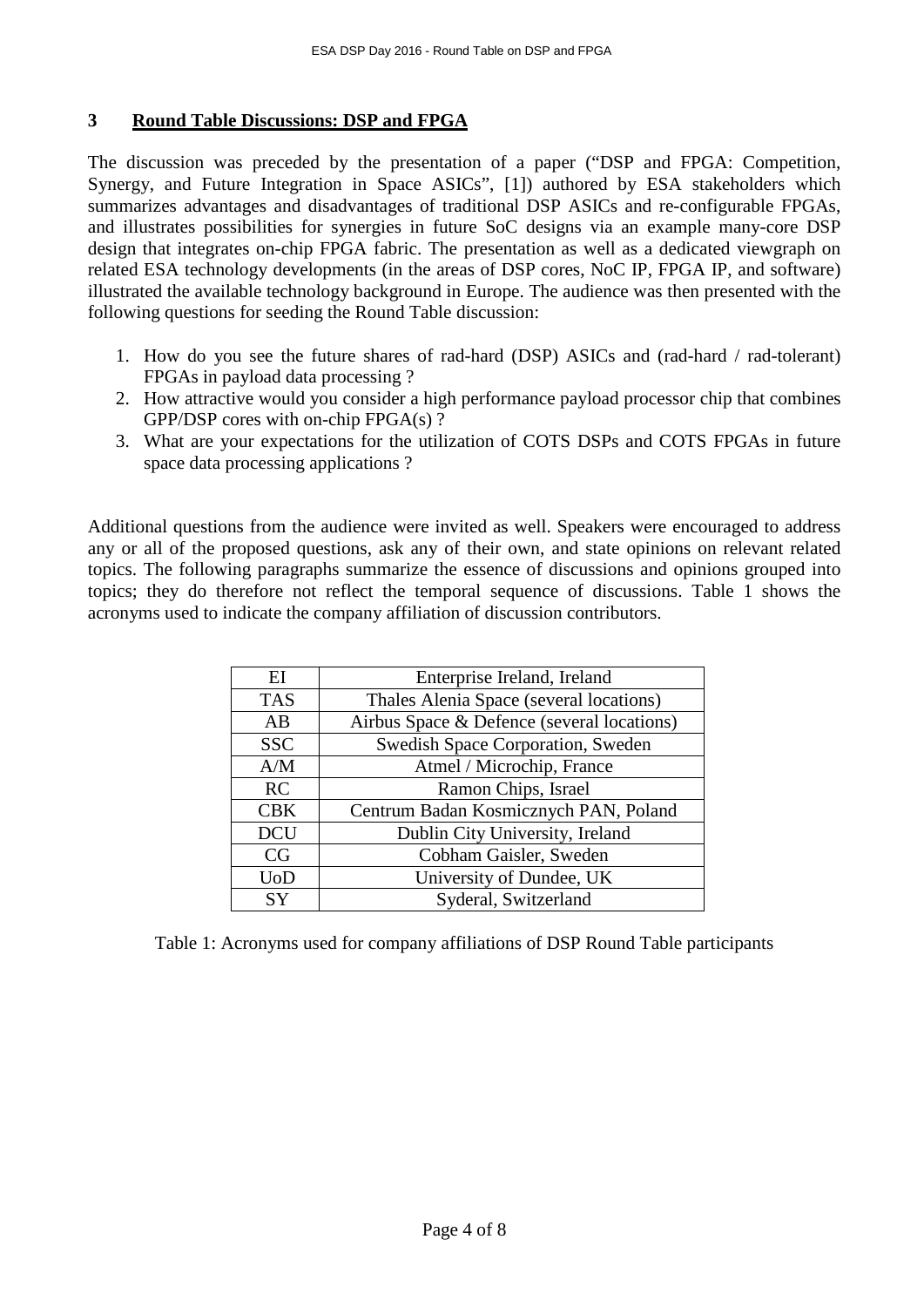## **Discussion Topic: ASIC vs FPGA**

TAS: ASIC and FPGA solutions are not mutually exclusive and there is a need and room for both. For the future we expect a combination of both in many application cases. A combination will allow to achieve high performance, but also standalone FPGA solutions are attractive and provide flexibility.

RC: Our investigations indicated that the companies - including primes, both inside and outside Europe, want to move away from hard-wired ASICs and FPGAs, towards powerful reprogrammable DSP architectures. This is why we went into that direction with RC64.

AB: For very high performance data processing our European FPGAs are not sufficient and we need to consider DSP ASICs / massively parallel architectures in Europe, unless we go for COTS FPGAs.

## **Discussion Topic: FPGA integration in Processor ASICs**

UoD: Flexibility for I/Os is very important and desirable, and FPGA fabric as part of devices could provide this functionality. For the architecture concept shown on the slides [1], a patent search might be advisable to identify potential IP constraints.

SSC: Addition of a small FPGA into a processor device is a good idea. Sometimes designers find that they need a small addition to the design and with today's fixed-functionality ASICs this leads to the addition of an external FPGA device.

CG: There is always a need to add an FPGA to a board design to implement interfaces etc. not present on the chosen ASICs. On-chip FPGA fabric on DSPs and GPPs would be useful to tailor the interfaces to application needs (without adding external FPGAs).

A/M: We have been studying and developing / selling DSP and FPGA in the past. When comparing digital signal processing in DSP/ASIC and FPGA, for similar performances an FPGA needs to use higher integration (FPGA in 28nm is required to match an ASIC in 65nm). When combining hardwired functions and eFPGA on the same chip, the eFPGA fabric will be comparatively slow and not very suitable for high speed data processing. A better combination can be achieved via a Multi-Chip Module (MCM), where the best processor / FPGA combination can be paired. If eFPGA fabric is added on the same chip (with GPP or DSP) it is useful for added logic, to customise processor interfaces. For high speed data processing algorithms you also may need a different (DSP-oriented) FPGA technology.

CBK: Basically every instrument we developed contains a CPU either within an FPGA or as a separate CPU with an associated FPGA. A combined device would be very beneficial for us.

SSC: Other than for COTS components, for rad-hard components the choice in ASICs is quite limited. The more flexibility is available in a rad-hard chip, the more it will be used, and allow larger production volumes.

AB: We agree that on-chip FPGA for enabling configurable interfaces in processors would be useful.

TAS: Integration of FPGA in DSP is considered an attractive feature / solution.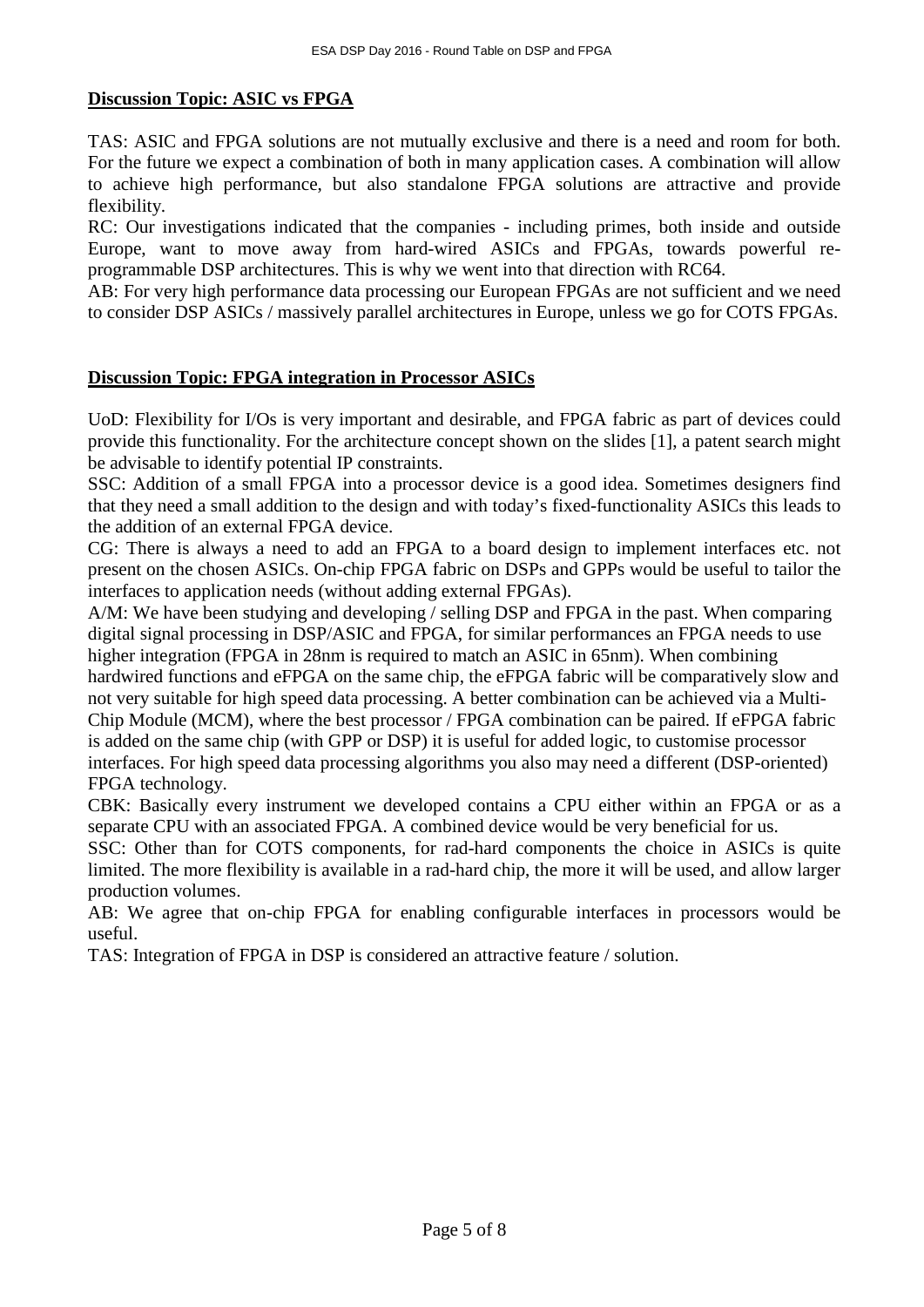#### **Discussion Topic: FPGAs for Digital Signal Processing**

SY: We use FPGAs as a processing resource, and are looking forward to the upcoming European FPGAs. We would like to see partial re-configurability in future European FPGAs.

TAS: For both combined (ASIC and FPGA) and standalone solutions, we are waiting to see the performance of the new European FPGA. For applications that can accept lower reliability we may be able to use COTS FPGAs.

AB: High performance data processing cannot be done with current European FPGAs alone. BRAVE is seen as an option to RTAX FPGAs, with NG-LARGE we can move into medium performance data processing. For high performance re-programmable data processing we need DSPs. Current European FPGA developments may not provide sufficiently high performance.

EI: Mixed signal elements in FPGA may be attractive and should be researched, to complement the usual digital functionality.

#### **Discussion Topic: Requirements Definition and Architectures**

DCU: For R&D planning we need to understand the problem domain. What will be the challenges in the future to which we need to respond ? For making technology choices one needs to predict the future application's technology needs in 5/10/15 years time. This may be challenging.

RC: Discussions on required performances are often focused on target performances of single processor chips. However, one should also analyse the performance needs on payload level. On large payloads you may need / use more devices; scalability requirements (possibility of efficient interconnection of multiple chips) then become important. When developing an integrated DSP / FPGA device, it is important to find the right combination as chip development is expensive and European industry cannot afford too different chip developments.

TAS: There is a clear need in space applications for COTS FPGAs and COTS DSPs.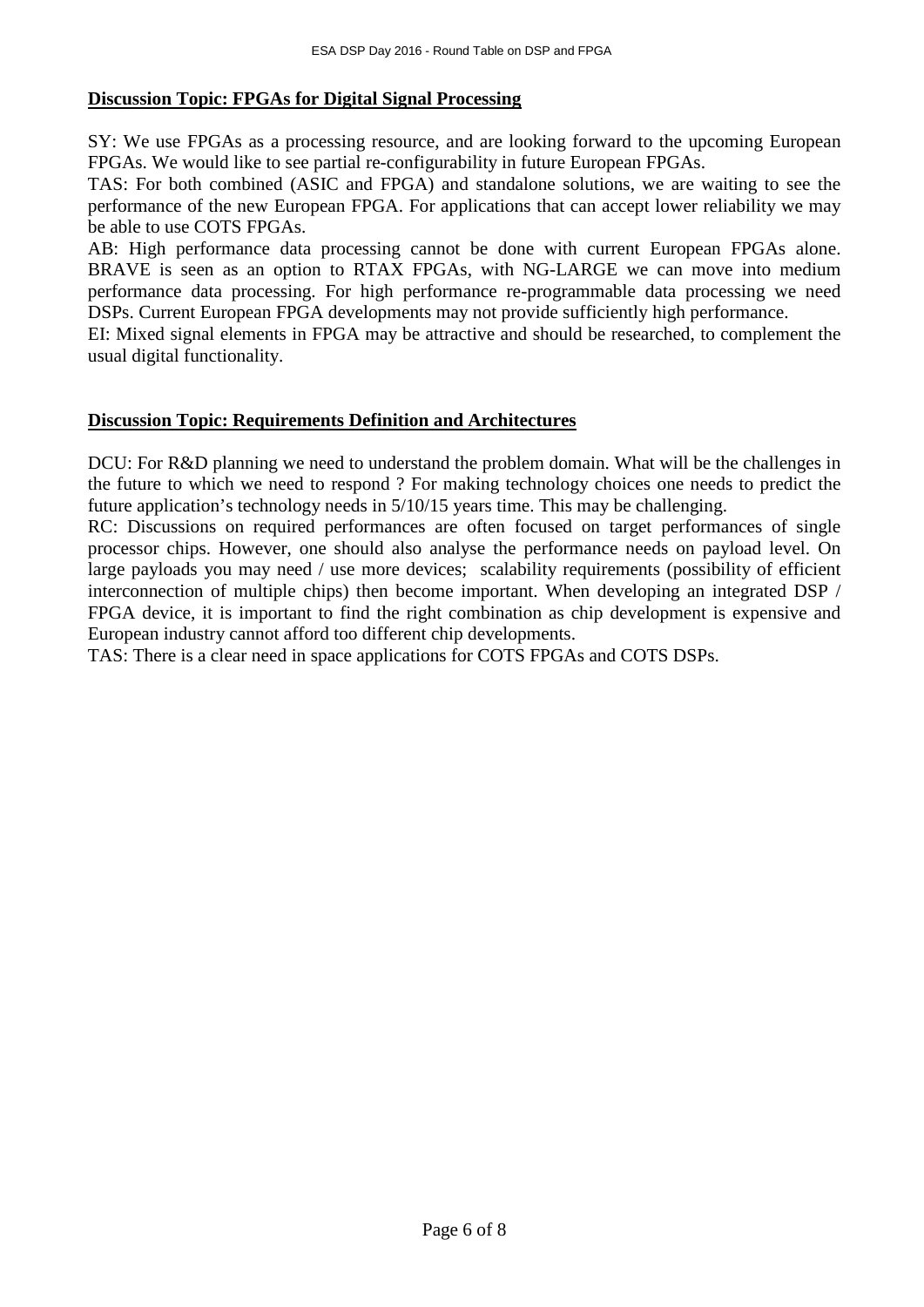#### **4 Summary and Next Steps**

The round table discussions have provided important insights into the current thinking, needs and expectations of European Industry and Academia on the topics discussed. Overall the stated opinions are quite well in line, and can be summarized as follows:

- For digital signal processing in space applications, both DSP ASICs and FPGAs will be needed in future. ESA's R&D should therefore support both development lines.
- For new developments, the correct anticipation of the needs in  $5/10/15$  years time is essential, as resulting ASIC developments are expensive and only a limited number of different ASIC developments can be afforded. The requirements analysis should include performance needs on system level, and derive scalability requirements for the chip level.
- There is a strong consensus in European industry and academia on the expected benefits of integrating on-chip FPGA fabric on future processor ASICs (both DSP and GPP). Advantages are expected especially for flexible interfacing, but less so for on-chip FPGA based high performance data processing. For the latter case the use of separate DSP and FPGA in MCMs is suggested.
- COTS components (both DSPs and GPP) are expected to play an important role in future space based digital signal processing, in parallel to rad-hard high reliability solutions.
- For European rad-hard FPGAs, industry hopes for good performances achievable with the upcoming BRAVE devices but does not expect them to provide a single solution for payload data processing. For follow-up developments, partial reconfigurability is desired.

Based on these consolidated opinions, the following actions / next steps for ESA in the area of DSPs are proposed:

- **A requirements consolidation and technology study should be performed to support the optimal technology choice and architectural design of New Digital Signal Processor ASICs for space applications.**
- **A study on the integration of FPGA / eFPGA with DSP and GPP should be performed with high priority, in order to have the results available as an input to the ESA 2018/2019 TRP cycle.**
- **The development line of COTS based DPUs for space based data processing shall receive continued support via ESA R&D.**

These will be injected into ESA's internal decision / planning processes.